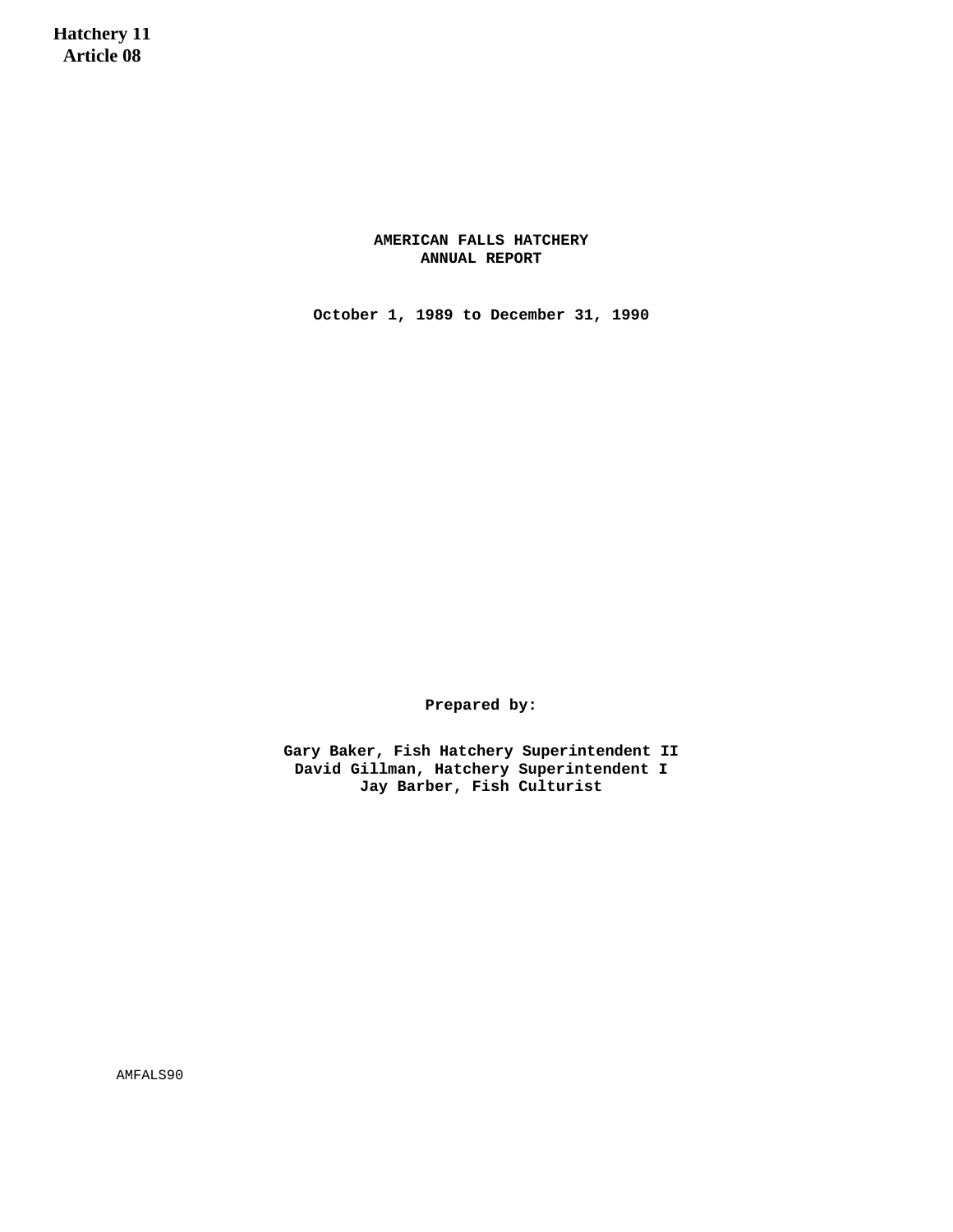#### **INTRODUCTION**

American Falls Hatchery is located on the north bank of the Snake River approximately three miles from the town of American Falls and one-half mile downstream from American Falls Reservoir. American Falls Hatchery raises catchable (9- to 12-inch) and fingerling (3- to 6-inch) rainbow trout for statewide distribution.

Production for the period ending December 31, 1990 was 487,636 (9- to 12 inch) rainbow trout and rainbow x cutthroat trout hybrids weighing 154,242 pounds and 403,143 (3- to-6-inch) rainbow x cutthroat trout hybrids weighing 15,242 pounds. Also produced were 10,563 adult rainbow trout (16- to 20-inch) weighing 21,418 pounds for Hayspur Hatchery broodstock and various reservoirs in Region 5. Total number of fish produced was 1,166,842, with a total poundage of 238,774. Fish planted or transfered by region are listed in Table 1.

#### **HATCHERY IMPROVEMENTS**

- 1. A 5,000-gallon water chiller was installed for long haul fish plants.
- 2. Metal roofing was installed on two garages and the old shop building.
- 3. New carpet was installed in two residences.
- 4. Public restrooms were renovated to comply with Labor Department safety standards.
- 5. A new fish loading pump was purchased.
- 6. Hatchery roads were upgraded.

## **FISH HEALTH**

Fish health for the period was generally very good. We did not experience the usual outbreak of coldwater disease in the raceways that has been a problem for the past four years. This can be attributed to the fact that only Hayspur strain rainbow eggs were received. These fish appear to have some natural immunity to the bacteria at this station. All received fry will be started on TM50 feed from now on to try to eliminate this problem entirely.

All fish on the station were given a routine yearly inspection for IHNV, IPNV, and whirling disease agents, with negative results.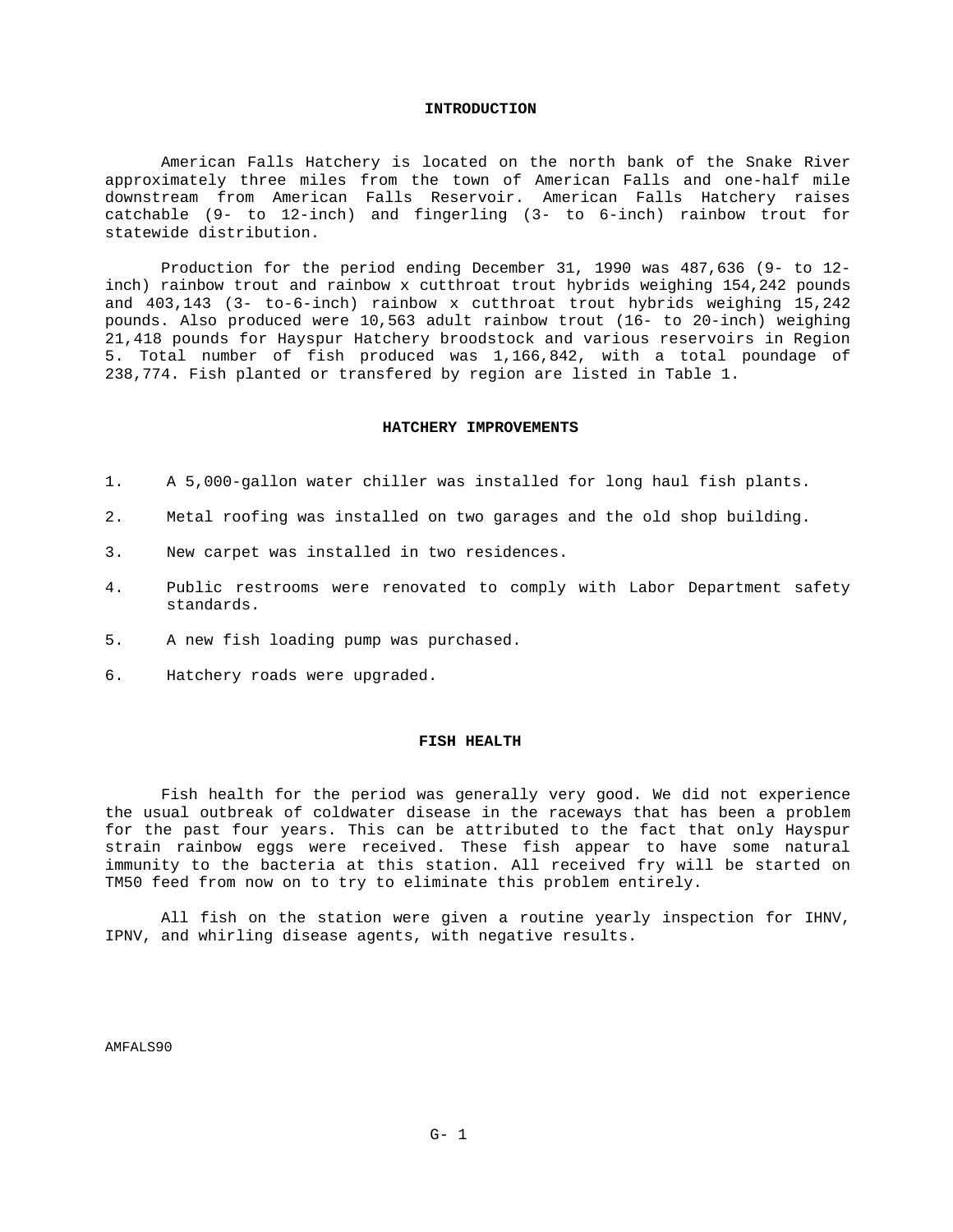| Region | Numbers | Destination   |
|--------|---------|---------------|
| 1      | 154,310 | Region wide   |
| 3      | 141,360 | Region wide   |
| 4      | 235,731 | Region wide   |
| 5      | 260,198 | Region wide   |
| 6      | 41,298  | I.F. vicinity |

Table 1. Fish planted or transferred by region.

AMFALSTAB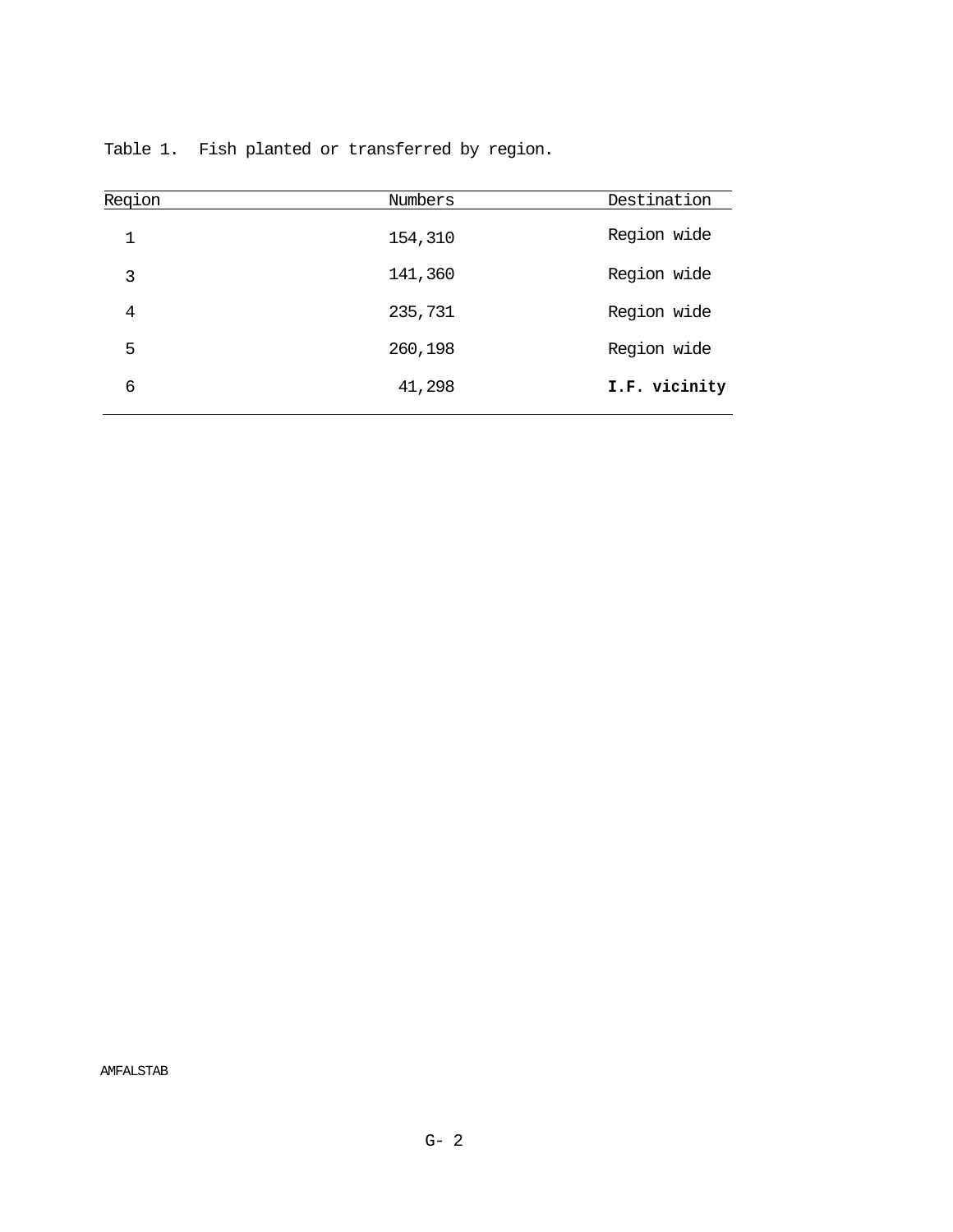# **PUBLIC RELATIONS**

Approximately 5,000 people visited the facility during this period, including the general public and various school, scout, and other tour groups. We had two major media contacts from the local newspaper and one of the local television stations. For the most part, the comments were positive considering the drought conditions and lack of waters to distribute fish into in late summer.

# **FISH PRODUCTION**

Four years of drought conditions have necessitated some changes in production at American Falls Hatchery during this period. We have cut back on catchable trout production and have started raising more fingerlings for early fall releases. Another reason for cut backs in catchable trout production was to improve fin condition. In the past, we have had a problem with fin erosion in all the fish due to crowded conditions in the raceways. Table 2 shows the numbers of fish requested and produced.

Nearly 500,000 catchable (9- to 12-inch) rainbow trout and 400,000 fingerling (3- to 6-inch) rainbow and rainbow x cutthroat hybrids were reared and stocked or transferred statewide during this period. In addition, we reared nearly 11,000 adult brood fish for Hayspur Hatchery and various reservoirs in Region 5. All of our rainbow eyed eggs were received from Hayspur Hatchery during this production period. This Hayspur strain rainbow trout seem to rear better at this facility than any others we have tried. Eggs are listed in Table 3.

#### **DIETS**

All fish were started on Rangen soft-moist formula and were fed the same up to size 3/32-inch pellet. When the fish reached approximately 50 per pound, they were switched to 3/32-inch dry trout formula. Starting the fish in this way works very well at this station, as it gives the fish a good start on high protein, high fat content feeds, and results in fewer drop-outs and decreased mortalities in swim-up fry. Diets have improved in recent years so much that we have nearly no nutritional problems in our rainbow trout.

## **FOOD FED, COSTS, AND CONVERSIONS**

Generally fish food costs have either remained steady, or in some instances, have actually decreased in price over the last year and a half. Feed conversions have been very good, averaging about 1.3 pounds of feed per pound of fish produced. This is well in line with goals set for our production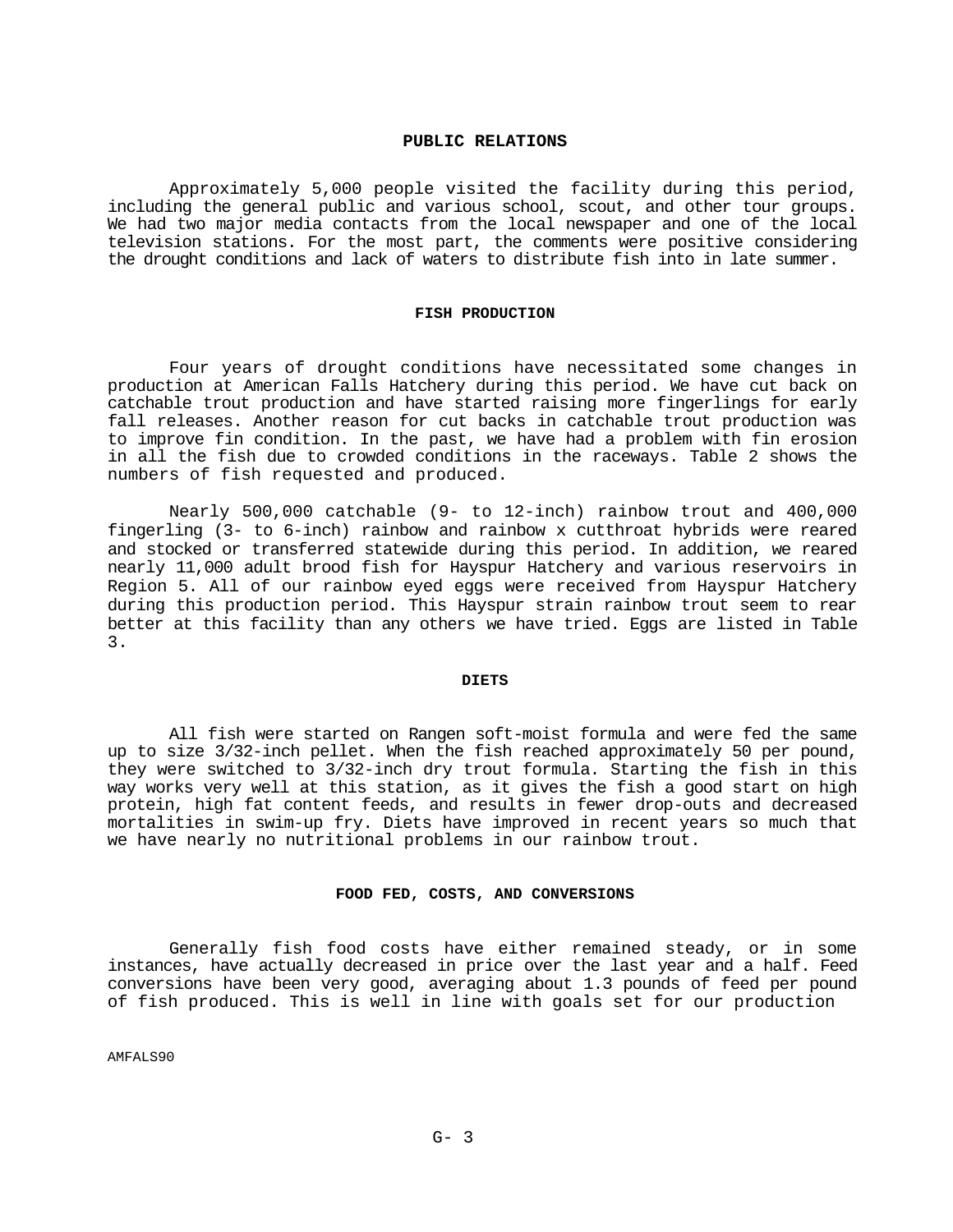Table 2. Fish requested and produced.

| Species<br>and size    | Production<br>qoal | Actual<br>Production | Percent of goal<br>achieved |
|------------------------|--------------------|----------------------|-----------------------------|
| Rb R 1 (9-12") 400,000 |                    | 483,000              | 120.7%                      |
| Rb R1 (3-6") 250,000   |                    | 403,000              | 161%                        |

Table 3. Eggs received.

| Species    |             |         |       |             |
|------------|-------------|---------|-------|-------------|
| and strain | Source      | Number  | Hatch | Destination |
| Rb R9      | Hayspur SFH | 650,000 | 90.2% | Statewide   |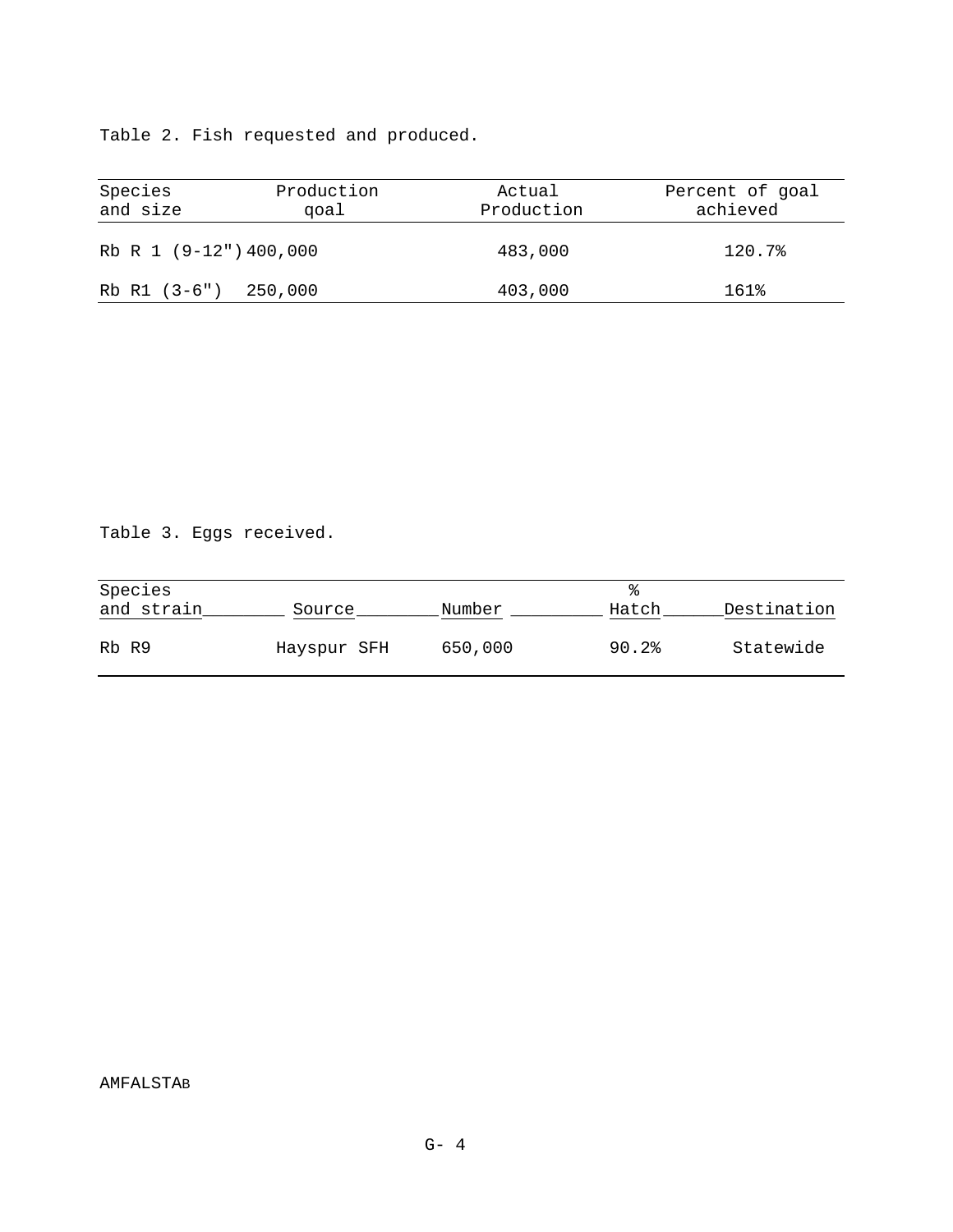facility. Table 4 shows cost by lot of fish produced. See Table 5 for actual costs and conversion.

## **FIN QUALITY**

Past policy at the American Falls Fish Hatchery has been to maximize fish production. High fish production was usually associated with high fish densities, thus, leading to a substantial amount of fin erosion.

As sportsmen demand a quality product in the field, it is imperative to enhance the aesthetic characteristics of the hatchery fish that will be planted. A directive from Idaho Department of Fish and Game headquarters and cooperation from the regional fisheries managers have enabled this hatchery to reduce its annual production of fish and, thus, moderate rearing densities in the raceways.

Believing that lower fish densities will reduce fin erosion, fish samples were taken to assess present fin quality. Data from the present fin quality assessment can then be compared with future surveys.

Fish were sampled from two raceways representing separate lots of eggs. The pelvic, pectoral, and dorsal fins of each fish sampled were inspected for percent of fins present using the following rating system: 1-25% of fins present were given a rate of 1; 26-50%, rating of  $2$ ; 51-75%, rating of 3; 76-100%, rating of 4. The ratings were recorded, tallied, and averaged for each fin category, and then they were combined and averaged to form a collective rating for each raceway sampled.

The collective ratings from the pelvic, pectoral, and dorsal fins for fish in Raceways 10 and 7 were 2.2 and 2.0, respectively (Table 5). This translates to slightly less than 50% fin erosion. In both raceways, the pelvic fin had the least erosion, while the dorsal had the most. It is the goal of this hatchery to reduce the collective fin loss to 25% (i.e. **a** rating near 3.0) by next year.

Fish will be monitored periodically in the upcoming growing season to assess what time periods the fish experience fin loss. For instance, when fish are transported from the vats to the raceways, they will be inspected for fin loss. The fish will be sampled again every three months to gain insight whether the fin loss is a gradual process or occurs at certain stages of the development of the fish.